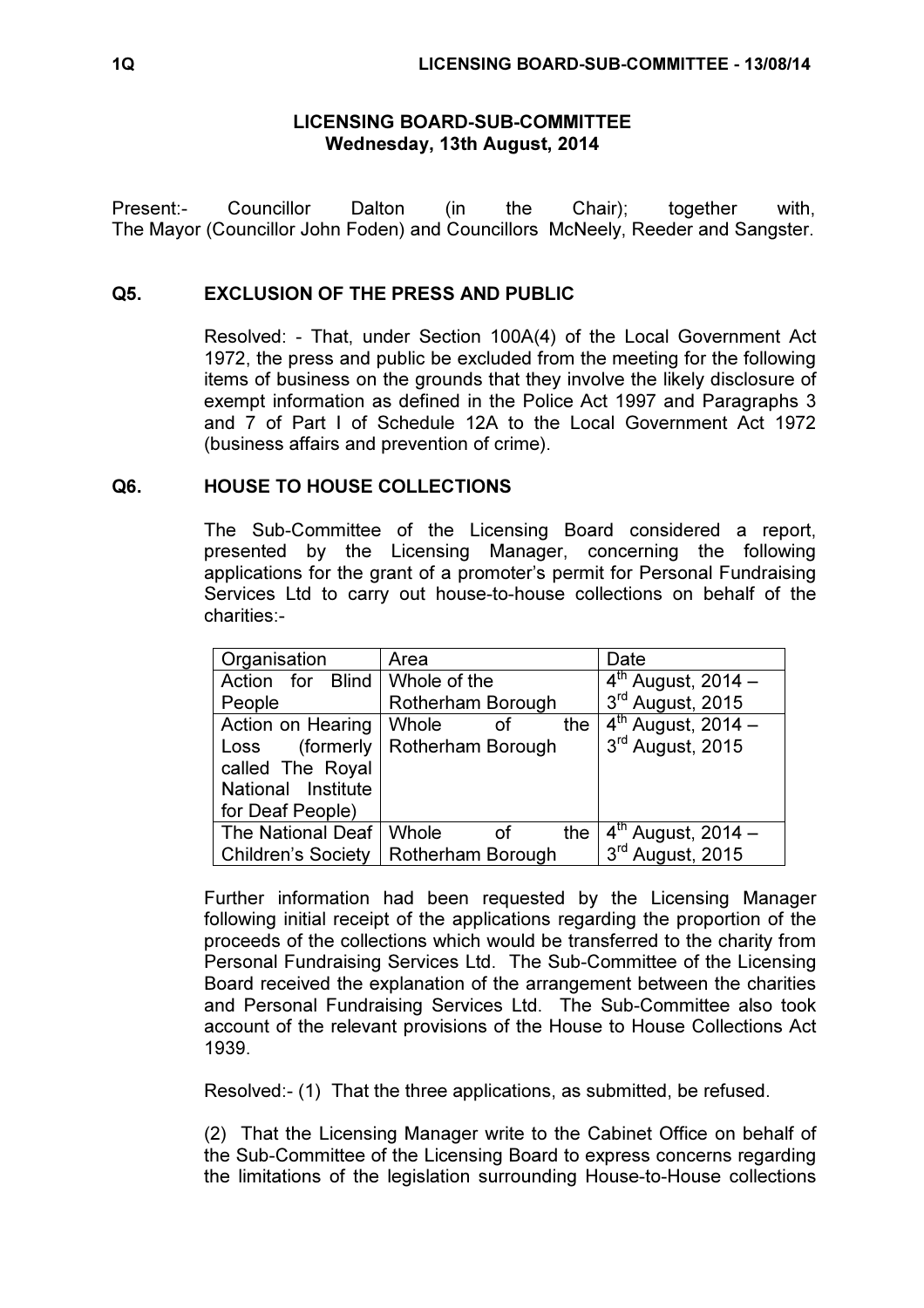available to them, specifically, to protect vulnerable people and those living in poverty across the Borough.

# Q7. APPLICATIONS FOR THE GRANT OF HACKNEY CARRIAGE/PRIVATE HIRE DRIVERS' LICENCES

 The Sub-Committee of the Licensing Board considered a report, presented by the Licensing Manager, relating to applications for the grant of hackney carriage / private hire drivers' licences in respect of Messrs. E.J.S. and M.R..

Messrs. E.J.S. and M.R. both attended the meeting and were interviewed by the Board.

Resolved: - (1) That the application for the grant of a hackney carriage/private hire driver's licence in respect of Mr. E.J.S. be approved and he be granted a licence for three years, subject to him passing the DSA Driving Test and the Group Two Medical.

(2) That the application for the grant of a hackney carriage/private hire driver's licence in respect of Mr. M.R. be approved and he be granted a licence for three years, subject to him passing the DSA Driving Test and the Group Two Medical, and a written warning as to his future conduct be issued to him.

# Q8. APPLICATIONS FOR THE RENEWAL OF HACKNEY CARRIAGE/PRIVATE HIRE DRIVERS' LICENCES

 The Sub-Committee of the Licensing Board considered a report, presented by the Licensing Manager, relating to applications for the renewal of the hackney carriage / private hire drivers' licences in respect of Messrs. S.H. and Z.I..

Mr. S.H. and Mr. M.R. and his representative Mr. S.B., attended the meeting and were interviewed by the Board.

Resolved: - (1) That the application for the renewal of the hackney carriage/private hire driver's licence in respect of Mr. S.H. be approved and his licence be renewed for one-year, and a written warning as to his future conduct issued to him.

(2) That the application for the renewal of the hackney carriage/private hire driver's licence in respect of Mr. M.R. be approved and his licence be renewed for one-year, with a written warning as to his future conduct issued to him. Mr. M.R. must inform the Licensing Service of the outcome of his October hearing.

### Q9. APPLICATION FOR THE GRANT OF MOBILE SCRAP METAL DEALERS' LICENCES